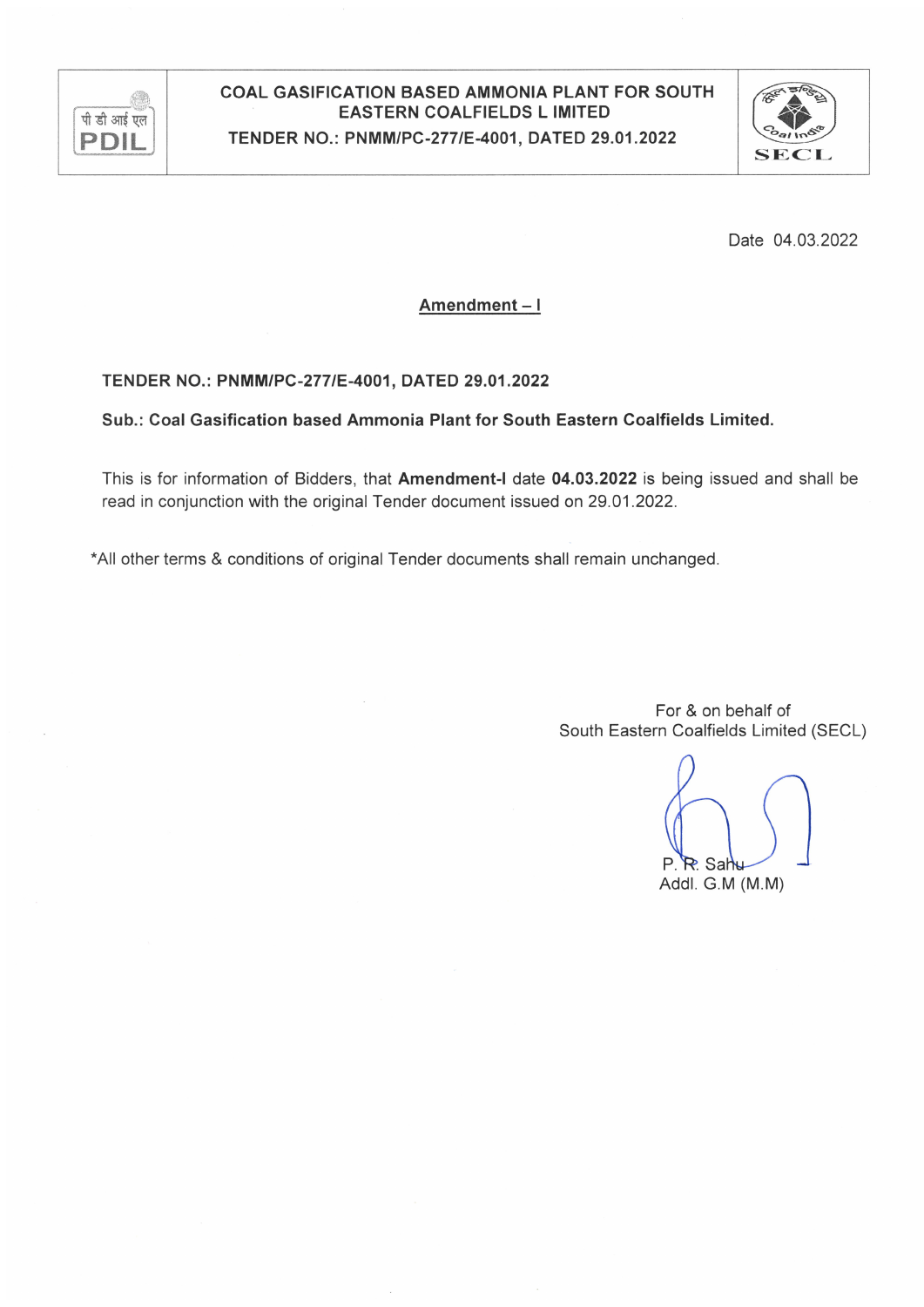

## **COAL GASIFICATION BASED AMMONIA PLANT FOR SOUTH EASTERN COALFIELDS L IMITED TENDER NO.: PNMM/PC-277/E-4001, DATED 29.01.2022**



#### **AMENDMENT No.: I dated 04.03.2022**

| SI. |            |                    | <b>Reference of Bidding Document</b> |                           |                                                                                                                                       |         |                                            |                                                                         |  |  |  |
|-----|------------|--------------------|--------------------------------------|---------------------------|---------------------------------------------------------------------------------------------------------------------------------------|---------|--------------------------------------------|-------------------------------------------------------------------------|--|--|--|
| No. | Vol-I/     | Page               | <b>Clause</b>                        |                           | <b>Existing Clause</b>                                                                                                                |         |                                            | <b>Amended Clause</b>                                                   |  |  |  |
|     | <b>Sec</b> | No.                | No.                                  | <b>Subject / Heading</b>  |                                                                                                                                       |         |                                            |                                                                         |  |  |  |
|     |            | PART I, COMMERCIAL |                                      |                           |                                                                                                                                       |         |                                            |                                                                         |  |  |  |
|     |            |                    | <b>1.0 INSTRUCTIONS TO BIDDERS</b>   |                           |                                                                                                                                       |         |                                            |                                                                         |  |  |  |
| a   | 5.0        | <b>SHEE</b>        | 30.0                                 | <b>INTEGRITY PACT</b>     |                                                                                                                                       |         |                                            | A new clause is inserted as second paragraph : Names and details of the |  |  |  |
|     |            | T 27               |                                      |                           |                                                                                                                                       |         | Independent External Monitor (IEM) of SECL |                                                                         |  |  |  |
|     |            | <b>OF 27</b>       |                                      |                           |                                                                                                                                       | SI. No. | Name                                       | Address                                                                 |  |  |  |
|     |            |                    |                                      |                           |                                                                                                                                       |         | Shri S. Srinivasan.                        | 1. Flat No. - D5/107, Block No -                                        |  |  |  |
|     |            |                    |                                      |                           |                                                                                                                                       |         | IAS(Retired)                               | 5, V Floor, Kendriya Vihar, BB                                          |  |  |  |
|     |            |                    |                                      |                           |                                                                                                                                       |         |                                            | Road<br>Bangalore-560064,                                               |  |  |  |
|     |            |                    |                                      |                           |                                                                                                                                       |         |                                            | Karnataka.                                                              |  |  |  |
|     |            |                    |                                      |                           |                                                                                                                                       |         |                                            | (e-mail:s.srinivasan1980@gmail.com)                                     |  |  |  |
|     |            |                    |                                      |                           |                                                                                                                                       |         |                                            |                                                                         |  |  |  |
|     |            |                    |                                      |                           |                                                                                                                                       | 2       | Shri Anup Krishan Mehra,                   | 5 <sup>th</sup> Floor, MahimaKamliniAppt., PalmR                        |  |  |  |
|     |            |                    |                                      |                           |                                                                                                                                       |         | (Ex-Director(Commercial)                   | oad, CivilLines, Nagpur-440001                                          |  |  |  |
|     |            |                    |                                      |                           |                                                                                                                                       |         | , MOIL Ltd)                                | (e-mail:anupmehra1955@gmail.com)                                        |  |  |  |
|     |            |                    | <b>2.0 CONDITIONS OF CONTRACT</b>    |                           |                                                                                                                                       |         |                                            |                                                                         |  |  |  |
| a   | 6.0        | <b>SHEE</b>        | ARTICLE- 1.0:                        | <b>FEED</b><br><b>AND</b> | Means the Railway Wagon/ Truck Lorry receipt                                                                                          |         |                                            | means the belt/pipe conveyor or by truck/dumper receipt point for Feed  |  |  |  |
|     |            | T <sub>5</sub>     | <b>DEFINITIONS</b>                   | <b>UTILITIES</b>          | point for Feed (Coal) where weight of the coal will                                                                                   |         |                                            | (Coal) means the Railway Wagon/ Truck Lorry receipt point for Feed      |  |  |  |
|     |            | OF 57              |                                      | <b>DELIVERY POINT"</b>    | be checked and received by BOO Processor. (Coal) where weight of the coal will be checked and received by BOO                         |         |                                            |                                                                         |  |  |  |
|     |            |                    |                                      |                           | Delivery point for Utilities shall be flange(s)/ Processor. Delivery point for Utilities shall be flange(s)/ points (for power) where |         |                                            |                                                                         |  |  |  |
|     |            |                    |                                      |                           | points (for power) where BOO Processor shall BOO Processor shall connect for receiving the feed and Utilities. Feed and               |         |                                            |                                                                         |  |  |  |
|     |            |                    |                                      |                           | connect for receiving the feed and Utilities. Feed Utilities Delivery Point shall be the point outside the battery limit of BOO       |         |                                            |                                                                         |  |  |  |

Page**1**of**3**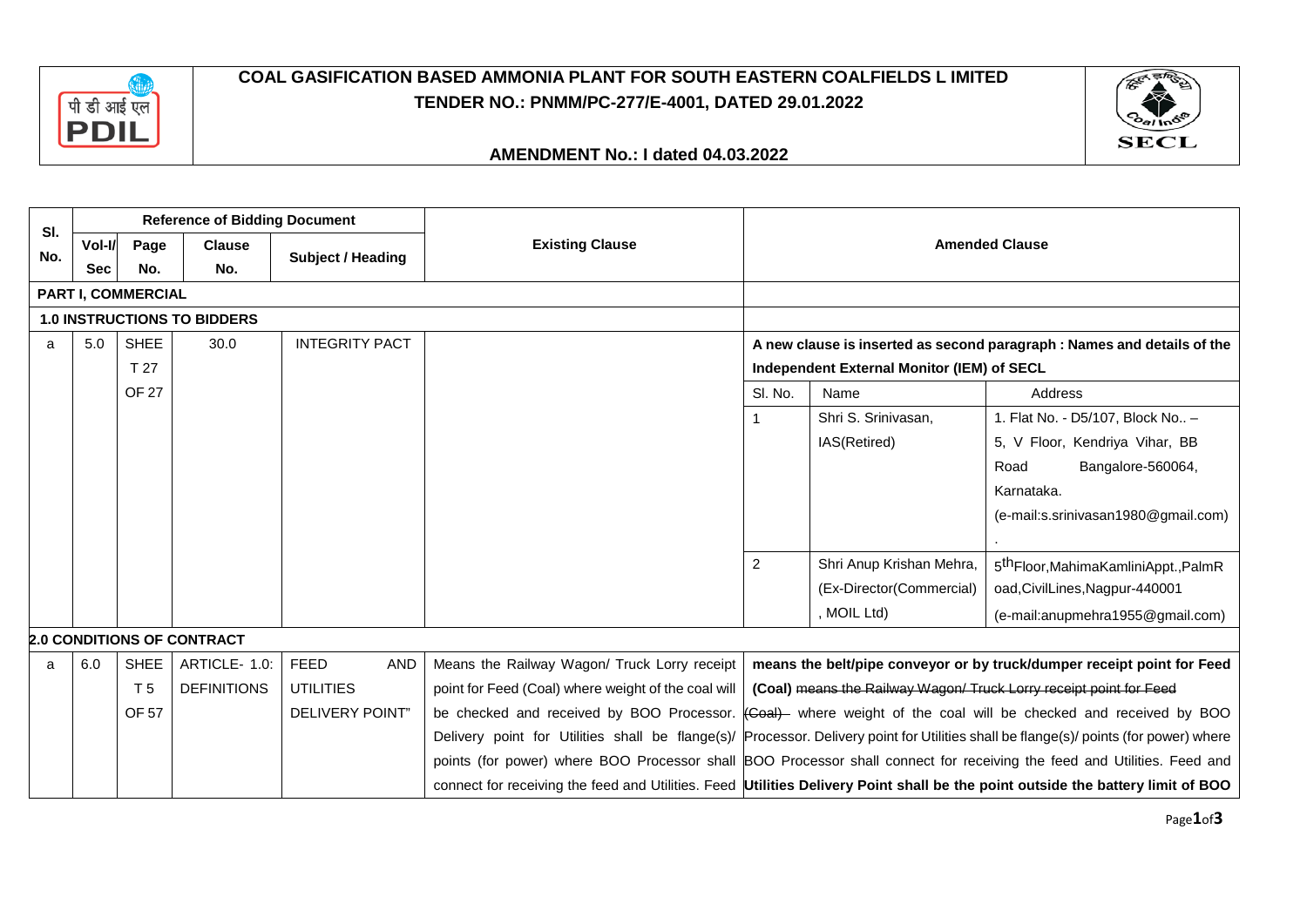

## **COAL GASIFICATION BASED AMMONIA PLANT FOR SOUTH EASTERN COALFIELDS L IMITED TENDER NO.: PNMM/PC-277/E-4001, DATED 29.01.2022**



#### **AMENDMENT No.: I dated 04.03.2022**

|     |                         |                              | <b>Reference of Bidding Document</b> |                          |                                                                                         |                                                                                                                                     |  |  |  |  |
|-----|-------------------------|------------------------------|--------------------------------------|--------------------------|-----------------------------------------------------------------------------------------|-------------------------------------------------------------------------------------------------------------------------------------|--|--|--|--|
| SI. | Vol-I/                  | Page                         | <b>Clause</b>                        |                          | <b>Existing Clause</b>                                                                  | <b>Amended Clause</b>                                                                                                               |  |  |  |  |
| No. | <b>Sec</b>              | No.                          | No.                                  | <b>Subject / Heading</b> |                                                                                         |                                                                                                                                     |  |  |  |  |
|     |                         |                              |                                      |                          |                                                                                         | and Utilities Delivery Point shall be the point Processor.BOO Processor also accepts title to and risk of loss of Feed              |  |  |  |  |
|     |                         |                              |                                      |                          | outside the battery limit of BOO Processor. BOO and Utilities after the Delivery Point. |                                                                                                                                     |  |  |  |  |
|     |                         |                              |                                      |                          | Processor also accepts title to and risk of loss of                                     |                                                                                                                                     |  |  |  |  |
|     |                         |                              |                                      |                          | Feed and Utilities after the Delivery Point.                                            |                                                                                                                                     |  |  |  |  |
| b   | 6.0                     | SHEE                         | 8.2                                  | ARTICLE-8:               |                                                                                         | Coal Specification: Owner will deliver or cause to Coal Specification: Owner will deliver or cause to be delivered Coal to BOO      |  |  |  |  |
|     |                         | T 16                         |                                      | <b>SPECIFICATIONS</b>    |                                                                                         | be delivered Coal to BOO Processor at Delivery Processor at Delivery Point (i.e. the transfer of Title / custody of Raw Coal from   |  |  |  |  |
|     |                         | OF 57                        |                                      |                          |                                                                                         | Point (i.e. the transfer of Title / custody of Raw Owner to BOO Processor shall be at the point where the Truck-belt/pipe           |  |  |  |  |
|     |                         |                              |                                      |                          |                                                                                         | Coal from Owner to BOO Processor shall be at conveyor or by truck/dumper is emptied / unloaded in to the unloading                  |  |  |  |  |
|     |                         |                              |                                      |                          |                                                                                         | the point where the Truck is emptied / unloaded in Hopper of Production Plant meeting the specifications as indicated in Volume II, |  |  |  |  |
|     |                         |                              |                                      |                          | to the unloading Hopper of Production Plant Section 1.4, Design Basis.                  |                                                                                                                                     |  |  |  |  |
|     |                         |                              |                                      |                          | meeting the specifications as indicated in Volume                                       |                                                                                                                                     |  |  |  |  |
|     |                         |                              |                                      |                          | II, Section 1.4, Design Basis.                                                          |                                                                                                                                     |  |  |  |  |
|     |                         | <b>PART II, TECHNICAL</b>    |                                      |                          |                                                                                         |                                                                                                                                     |  |  |  |  |
|     | <b>h.0 DESIGN BASIS</b> |                              |                                      |                          |                                                                                         |                                                                                                                                     |  |  |  |  |
| a   | 1.4                     |                              | 2.3                                  | <b>FEEDSTOCK</b>         | Required Raw coal shall be supplied by Road                                             | Required raw coal shall be supplied by the owner at the Plant Battery                                                               |  |  |  |  |
|     |                         |                              |                                      |                          | trucks by the owner at plant B.L.                                                       | Limit either by Belt/Pipe conveyor or by Trucks/Dumpers. Provisions to                                                              |  |  |  |  |
|     |                         |                              |                                      |                          |                                                                                         | be made for both the systems.                                                                                                       |  |  |  |  |
|     |                         |                              |                                      |                          |                                                                                         |                                                                                                                                     |  |  |  |  |
|     |                         | <b>2.0 MATERIAL HANDLING</b> |                                      |                          |                                                                                         |                                                                                                                                     |  |  |  |  |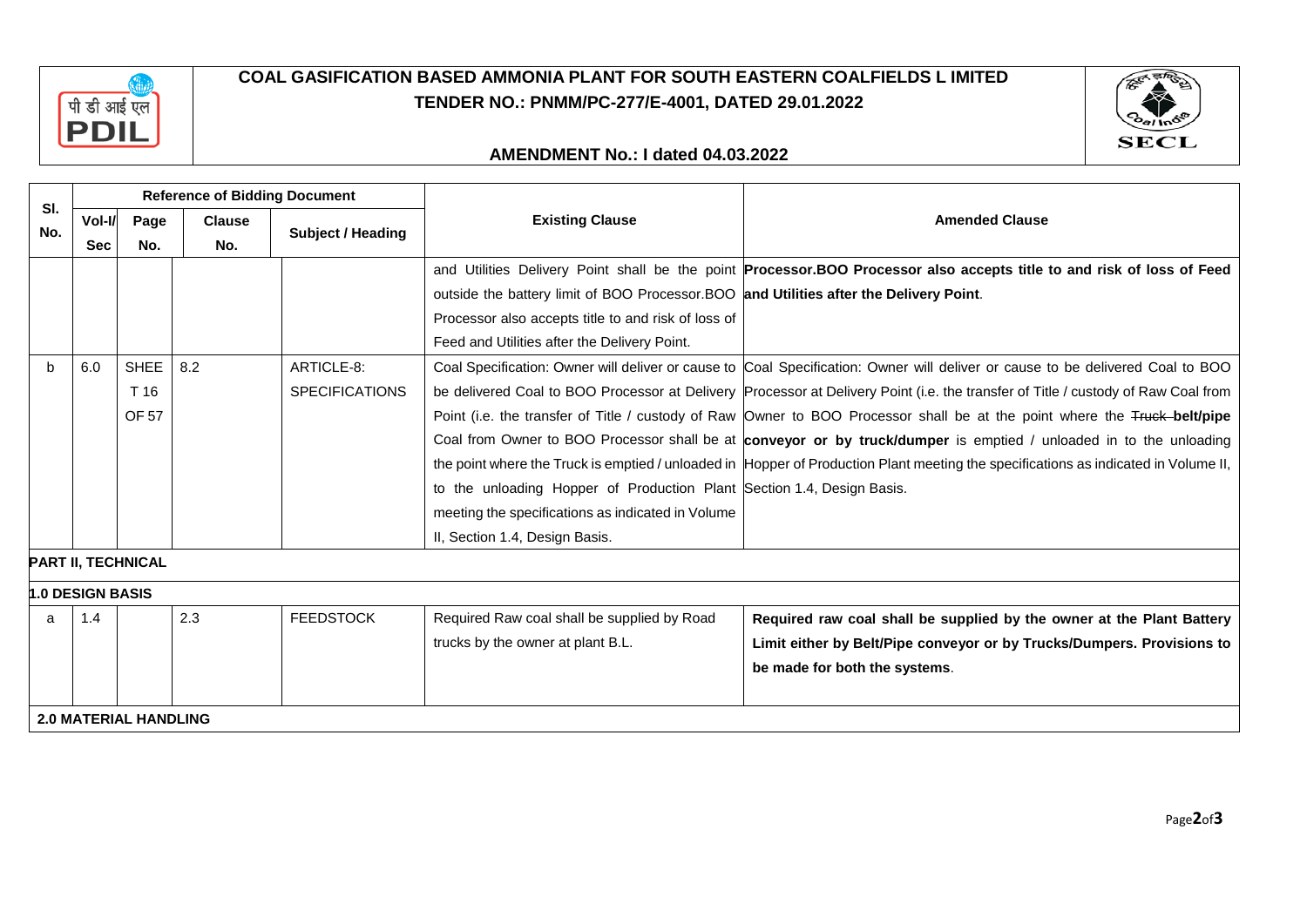

## **COAL GASIFICATION BASED AMMONIA PLANT FOR SOUTH EASTERN COALFIELDS L IMITED TENDER NO.: PNMM/PC-277/E-4001, DATED 29.01.2022**



#### **AMENDMENT No.: I dated 04.03.2022**

|            |            |                                |               | <b>Reference of Bidding Document</b>               |                                                   |                                                                         |
|------------|------------|--------------------------------|---------------|----------------------------------------------------|---------------------------------------------------|-------------------------------------------------------------------------|
| SI.<br>No. | Vol-I/     | Page                           | <b>Clause</b> |                                                    | <b>Existing Clause</b>                            | <b>Amended Clause</b>                                                   |
|            | <b>Sec</b> | No.                            | No.           | Subject / Heading                                  |                                                   |                                                                         |
| a          | 2.8        |                                | 1.0           | <b>SCOPE</b>                                       | Required quantity of raw Coal shall be supplied   | Required raw coal shall be supplied by the owner at the Plant Battery   |
|            |            |                                |               |                                                    | by the owner at the unloading                     | Limit either by Belt/Pipe conveyor or by Trucks/Dumpers.                |
|            |            |                                |               |                                                    | Ground hopper from truck/Dumper.                  | Provisions to be made for both the systems.                             |
| h          | 2.8        |                                | 3.1           | COAL/FLUXANT                                       | ROM Coal (100mm)/Fluxant (Limestone) shall be     | ROM Coal (100mm) shall be received at the plant battery limit either by |
|            |            |                                |               | <b>HANDLING</b>                                    | received from trucks/dumpers at the plant battery | belt/pipe conveyor or by truck/dumper, provision to be made for both    |
|            |            |                                |               |                                                    | limit.                                            | systems. Fluxant (Limestone) shall be received From<br>the              |
|            |            |                                |               |                                                    |                                                   | trucks/dumpers at the plant battery limit.                              |
|            |            | <b>3.0 PROJECT DESCRIPTION</b> |               |                                                    |                                                   |                                                                         |
| a          | 1.1        |                                | 2.1           | <b>PLANT SITE</b>                                  | Plant site will be handed over to BOO Processor   | Plant site will be handed over to BOO Processor within 03 months from   |
|            |            |                                |               |                                                    | after 01 month from award of work.                | award of work.                                                          |
|            |            |                                |               | <b>4.0 RAW MATERIAL AND UTILITY SPECIFICATIONS</b> |                                                   |                                                                         |
| a          | 1.5        |                                | 1.1           | <b>RUN OF MINE(ROM)</b>                            | Specification of ROM coal feed to coal            | Coal Analysis attached as Annexure1.5A                                  |
|            |            |                                |               | COAL                                               | gasification Plant is mentioned in this clause as |                                                                         |
|            |            |                                |               |                                                    | attached as Annexure 1.5A.                        |                                                                         |
| h          | 1.5        |                                | 1.2           | <b>RAW WATER</b>                                   | Water Analysis is mentioned in this clause as     | Water analysis attached as Annexure1.5B.                                |
|            |            |                                |               |                                                    | provided in Annexure1.5B.                         |                                                                         |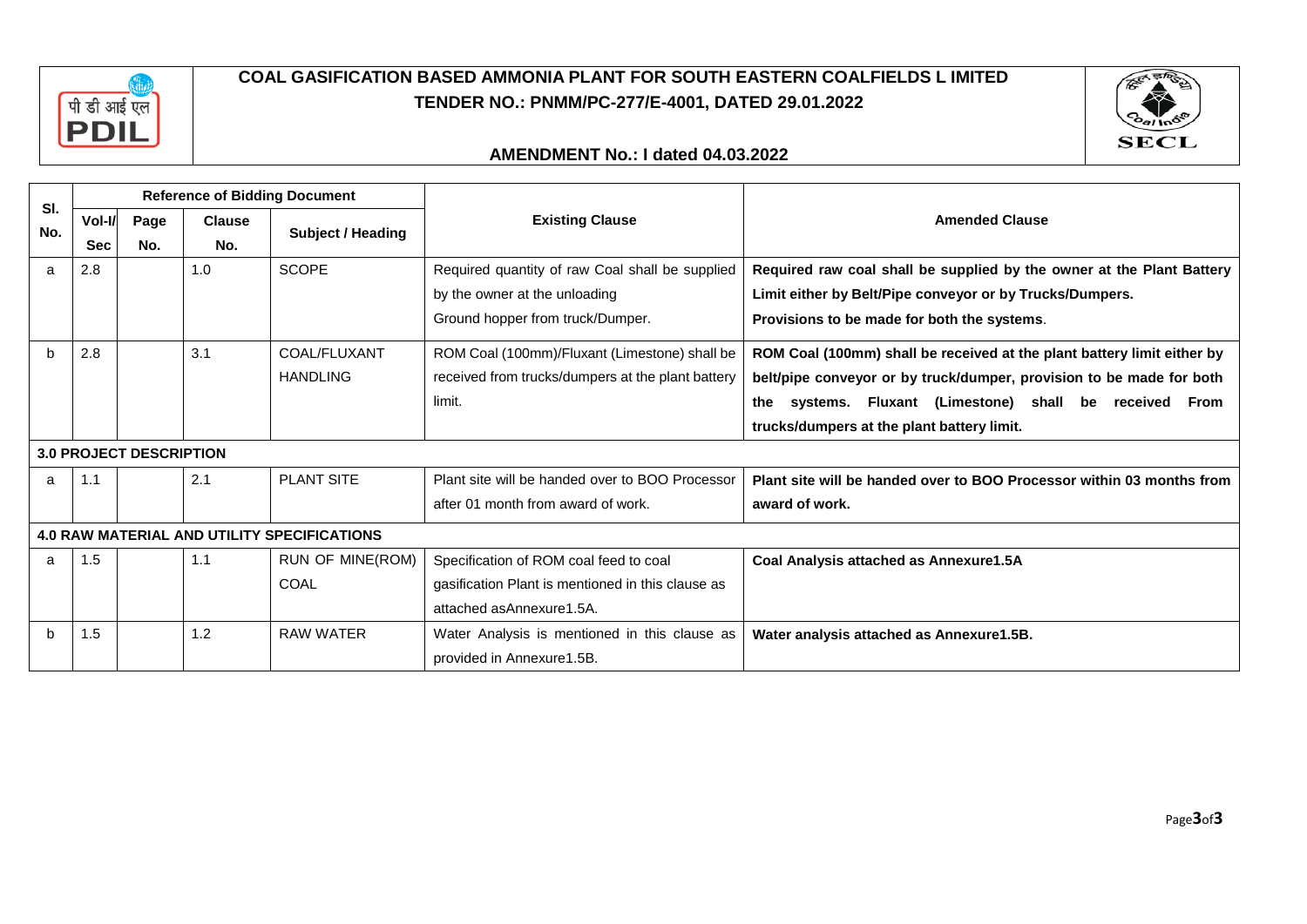# PROXIMATE ANALYSIS

# Annexure - 1.5 A<br>
L

# **SECL**

| bh. No       |        | depth  |              |                  |                |           | M%               | Ash% | VM%            | FC%            | <b>CV</b>                | HU   |              | Vmu%                     |
|--------------|--------|--------|--------------|------------------|----------------|-----------|------------------|------|----------------|----------------|--------------------------|------|--------------|--------------------------|
|              | from   | to     | thickness    | correlation      | sample no      | nature of |                  |      |                |                |                          |      | Grade        |                          |
| $SB-1$       | 22.86  | 34.5   | 10.88        | Dhejagir Horizon | B(C1-C6)bcs    | Ex        | 5                | 35.6 | 23.5           | 35.9           |                          | 3297 | F.           | 35.7                     |
| $SB-1$       | 22.86  | 34.5   | 10.88        | -do-             | $B(C1-C6)I$    | $\ln$     | 4.9              | 37.1 |                |                |                          | 3104 | F.           | $\sim$                   |
| $SB-1$       | 84.13  | 85.92  | 1.79         | $L-1$            | (C)            | Ex        | 5                | 17.1 | 28.4           | 49.5           | $\overline{\phantom{a}}$ | 5850 | B            | 35                       |
| $SB-1$       | 95.81  | 96.98  | 1.17         | Masan top        | (D)            | Ex        | 4.8              | 19.4 | 30.1           | 45.7           | $\overline{\phantom{a}}$ | 5560 | $\mathsf{C}$ | 38.1                     |
| $SB-1$       | 112.9  | 114.3  | 1.4          | $L-2$            | (E)            | Ex        | 4.8              | 19.4 | 30.1           | 45.7           |                          | 5560 | $\mathsf C$  | 35.6                     |
| $SB-1$       | 128.82 | 130.87 | 2.05         | UP               | (F)            | Ex        | 5.1              | 13.8 | 27.3           | 53.8           | $\sim$                   | 6292 | A            | 32.5                     |
| $SB-3$       | 56.36  | 57.8   | 1.44         | $L-1$            | (A)            | Ex        | 5.2              | 17.6 | 28.2           | 49             | $\overline{a}$           | 5754 | B            | 35                       |
| $SB-3$       | 66.65  | 67.99  | 1.34         | MT               | B(C1-C2)bcs    | Ex        | 5.2              | 21.6 | 28.1           | 45.1           |                          | 5202 | $\mathsf C$  | 31.8                     |
| $SB-3$       | 82.77  | 84.34  | 1.57         | $L-2$            | $C(C1-C2)$ bcs | Ex        | 4.6              | 26.4 | 25.4           | 43.6           | $\overline{\phantom{a}}$ | 4622 | D            | 34.3                     |
| $SB-3$       | 96.3   | 98.15  | 1.85         | UP               | (D)            | Ex        | 5.4              | 9.9  | 28.4           | 56.3           |                          | 6789 | A            | 32.7                     |
| $SB-7$       | 56.25  | 57.51  | 1.26         | $L-2$            | A(C1-C2)bcs    | Ex        | 5.9              | 20.9 | 27.2           | 46             |                          | 5202 | $\mathsf{C}$ | 35.3                     |
| $SB-7$       | 68.73  | 70.25  | 1.52         | UP               | (B)            | Ex        | 5.5              | 9.1  | 26.9           | 58.5           | $\overline{\phantom{a}}$ | 6885 | A            | 30.8                     |
| SB-14        | 29.96  | 30.97  | 1.01         | $L-2$            | A(roof-C2)bcs  | Ex        | 6.4              | 22.1 | 27             | 44.5           | $\overline{\phantom{a}}$ | 4967 | $\mathsf{C}$ | 35.8                     |
| SB-14        | 48.18  | 49.93  | 1.75         | UP               | (B)            |           | 6.6              | 12   | 27.6           | 53.8           |                          | 6333 | A            | 32.9                     |
| $SB-22$      | 23.93  | 24.98  | 1.05         | ${\sf M}$        | (A)            | Ex        | 5.5              | 21.1 | 28.3           | 45.1           |                          | 5229 | $\mathsf{C}$ | 36.7                     |
| $SB-22$      | 39.83  | 41.23  | 1.4          | $L-2$            | B(C1-C2)bcs    | Ex        | 5.7              | 21.6 | 26.9           | 45.8           |                          | 5133 | $\mathsf C$  | 35.1                     |
| $SB-22$      | 56.63  | 57.58  | 0.95         | U <sub>P</sub>   | (C)            | Ex        | 4.7              | 29.4 | 24.36          | 41.6           | $\overline{\phantom{a}}$ | 4194 | E            | 33.9                     |
| <b>SB-28</b> | 29.78  | 31.04  | 1.26         | Masan            | (A)            | Ex        | 6                | 24.1 | 28.9           | 44             |                          | 5160 | C            | $\overline{\phantom{a}}$ |
| <b>SB-28</b> | 44.85  | 46.4   | 1.55         | L2               | B(C1-C2)bcs    | Ex        | 6.4              | 19.2 | 26.3           | 42.1           | $\overline{\phantom{a}}$ | 5267 | $\mathsf C$  | 33.6                     |
| SB-33        | 50.1   | 51.1   | $\mathbf{1}$ | Masan            | A(C1-C2)bcs    | Ex        | 5.4              | 21.6 | 28.9           | 44             |                          | 5174 | $\mathsf C$  | 37.7                     |
| SB-33        | 63.22  | 64.15  | 0.93         | L2               | (B)            | Ex        | 6.1              | 18.7 | 28.1           | 44.1           |                          | 5478 | $\mathsf C$  | 35.8                     |
| SB-42        | 30.95  | 32.57  | 1.62         | L1               | (A)            | Ex        | 6.6              | 13.9 | 29.1           | 50.4           | $\overline{\phantom{a}}$ | 6071 | B            | 35.5                     |
| SB-42        | 41     | 42.25  | 1.25         | Masan            | B(C1-C2)bcs    | Ex        | 7.2              | 17.8 | 29             | 46             | $\overline{\phantom{a}}$ | 5450 | $\mathsf C$  | 37.2                     |
| SB-42        | 41     | 42.25  | 1.25         | Masan            | B(C1-C2)bcs    | In        | 6.7              | 21.5 | $\overline{a}$ | $\overline{a}$ | $\overline{\phantom{a}}$ | 5008 | $\mathsf C$  | $\overline{\phantom{a}}$ |
| SB-42        | 69.52  | 70.45  | 0.93         | UP               | (D)            | Ex        | 7.5              | 9.1  | 28.9           | 54.5           |                          | 6609 | А            | 33.9                     |
| SB-47        | 108.67 | 110.6  | 1.93         | L2               | (D)            | Ex        | 4.6              | 22.3 | 27.6           | 45.5           | $\overline{\phantom{a}}$ | 5188 | $\mathsf C$  | 35.8                     |
| SB-47        | 124.53 | 126.44 | 1.91         | UP               | (E)            | Ex        | 5                | 12   | 27.1           | 55.9           | $\overline{\phantom{a}}$ | 6554 | A            | 31.7                     |
| SB-52        | 35.82  | 39.93  | 4.11         | Masan Top        | $A(C1-C2)$ bcs | Ex        | $\overline{5.2}$ | 21.7 | 27.9           | 45.2           | $\overline{\phantom{a}}$ | 5188 | $\mathsf C$  | 36.3                     |
| SB-52        | 50.51  | 51.56  | 1.05         | L2               | (B)            | Ex        | 5.6              | 18.4 | 27             | 49             | $\overline{\phantom{a}}$ | 5588 | $\mathsf{C}$ | 33.9                     |
| SB-69        | 37.73  | 38.89  | 1.16         | Masan Top        | 6268C          | Ex        | 5                | 22   | 27.6           | 45.4           | 8001                     | 5174 | $\mathsf C$  | 35.9                     |
| SB-69        | 67.85  | 69     | 1.15         | UP               | 6272 C         | Ex        | 5.4              | 8    | 29.1           | 57.5           | 7051                     | 7051 | A            | 33                       |
| $SI-4$       | 21.94  | 23.74  | 1.8          | UP               | (A)            | Ex        | 8                | 13.5 | 26.5           | 52             |                          | 5050 | B            | 32.6                     |
| $SI-21$      | 75.95  | 77.48  | 1.53         | Masan(combined)  | 4664 C         | Ex        | 7.8              | 17.5 | 27.1           | 47.8           | 5700                     | 5436 | $\mathsf{C}$ | 34.7                     |
| $SI-45$      | 39.94  | 41.61  | 1.67         | Masan(combined)  | 4809 C         | Ex        | 9                | 14.6 | 27.7           | 48.7           | 5845                     | 5643 | B            | 36.7                     |
| $SI-45$      | 47.69  | 48.93  | 1.24         | L2               | 4810+4812 C    | Ex        | 6                | 15.7 | 29.7           | 48.6           | 6075                     | 59.5 | B            | $\mathbf{r}$             |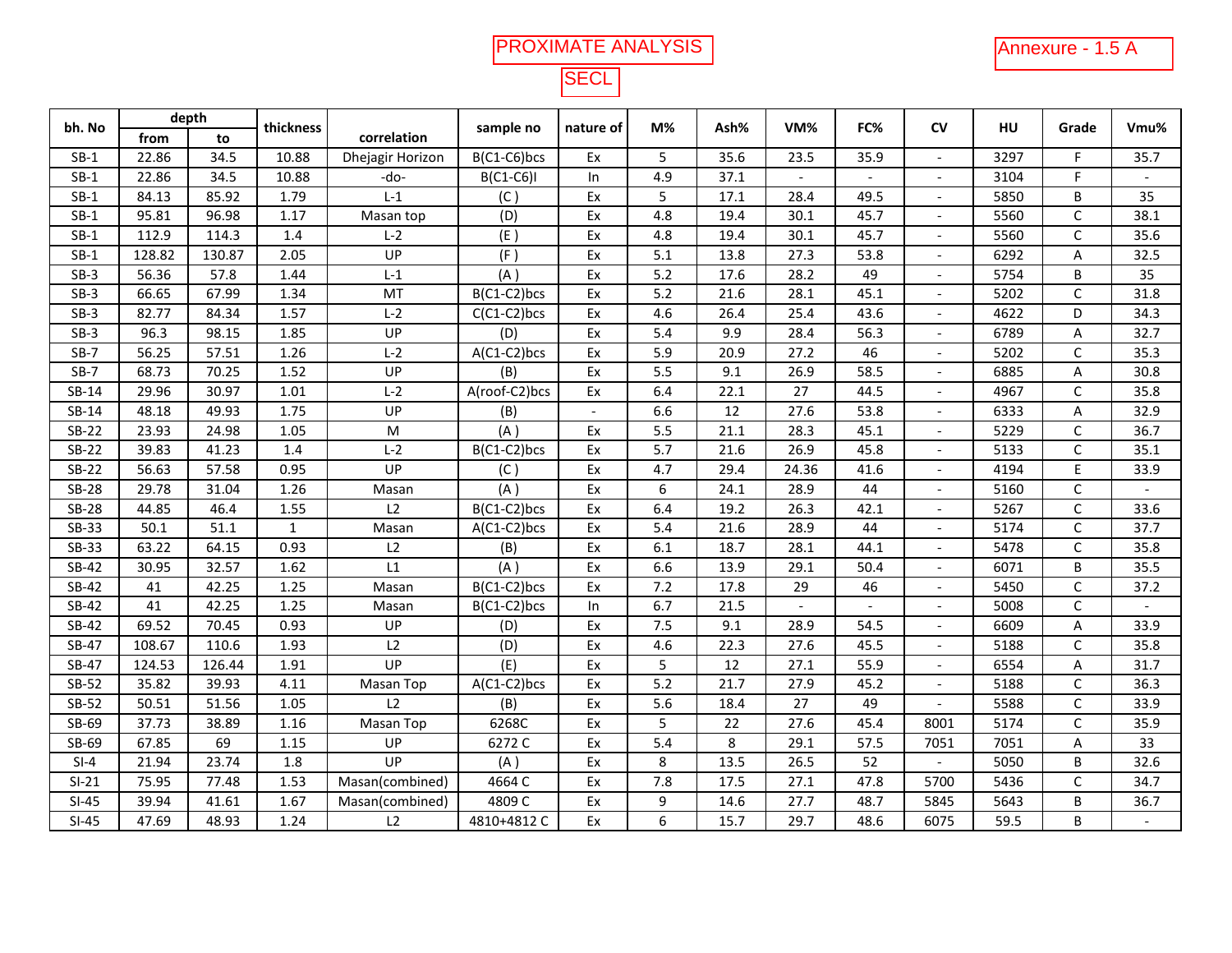#### ULTIMATE ANALYSIS**SECL**

| S.No.          | BH           |        | Seam Intersection Depth (m) |                  | Sample No.       |                         |                          | <b>Ultimate Analysis</b> |                          |                          |                          | GCV (K.Cal./Kg)          | <b>Total Sulphur</b>     |     |     |                          |     |      |      |
|----------------|--------------|--------|-----------------------------|------------------|------------------|-------------------------|--------------------------|--------------------------|--------------------------|--------------------------|--------------------------|--------------------------|--------------------------|-----|-----|--------------------------|-----|------|------|
|                |              | From   | To                          | <b>Thickness</b> |                  | <b>Seam Correlation</b> | C                        | н                        | Ν                        | S                        | $\mathbf{o}$             |                          |                          |     |     |                          |     |      |      |
| $\mathbf{1}$   | $SB-3$       | 96.3   | 98.15                       | 1.85             | (D)              | UP                      | 69.5                     | 4.1                      | 1.3                      | 1.04                     |                          | 6670                     |                          |     |     |                          |     |      |      |
|                |              |        |                             |                  |                  |                         | 83.3                     | 4.9                      | 1.5                      | 1.1                      |                          | 7965                     |                          |     |     |                          |     |      |      |
|                |              | 65.91  | 67.28                       | 1.37             | $C(C-1-C.2)$ bcs | Local-2                 | 55.5                     | 3.4                      | 0.99                     | 0.07                     |                          | 5365                     |                          |     |     |                          |     |      |      |
| $\overline{2}$ | $SB-6$       |        |                             |                  |                  |                         | 84.5                     | 5.2                      | $1.5\,$                  | 0.5                      |                          | 8165                     |                          |     |     |                          |     |      |      |
|                |              | 85.49  | 86.6                        | 1.11             | (D)              | UP                      | 70.1                     | 4.1                      | $1.3$                    | 0.4                      |                          | 6720                     |                          |     |     |                          |     |      |      |
|                |              |        |                             |                  |                  |                         | 83.3                     | 4.8                      | 1.6                      | 0.6                      |                          | 7990                     |                          |     |     |                          |     |      |      |
|                |              | 75.1   | 76.82                       | 2.11             | (D)              | Local-1                 | 62.7                     | 3.8                      | 1.03                     | 0.5                      | $\overline{\phantom{a}}$ | 6005                     |                          |     |     |                          |     |      |      |
|                |              |        |                             |                  |                  |                         | 81.4                     | 4.9                      | 1.3                      | 0.6                      |                          | 7990                     |                          |     |     |                          |     |      |      |
| 3              | SB-15        | 89.08  | 91.15                       | 2.07             | $E(C1-C4)$ bsc   | Masan (Comb.)           | 59.2                     | 3.6                      | 1.07                     | 0.5                      | $\overline{\phantom{0}}$ |                          |                          |     |     |                          |     |      |      |
|                |              | 95.45  | 96.64                       | 1.19             | (F)              | Local-2                 | 66.8                     | 4.1                      | 1.3                      | 0.4                      |                          | 6360                     |                          |     |     |                          |     |      |      |
|                |              |        |                             |                  |                  |                         | 81.1                     | 4.9                      | $1.5\,$                  | 0.5                      |                          | 7720                     |                          |     |     |                          |     |      |      |
| 4              | $SB-16$      | 105.6  | 108.84                      | 3.24             | $D(C1-C4)$ bcs   | Local-2                 | 58.1                     | 3.5                      | 0.97                     | 0.4                      | $\blacksquare$           | 5540                     |                          |     |     |                          |     |      |      |
|                |              |        |                             |                  |                  |                         | 84.6                     | 5.2                      | 1.4                      | 0.5                      |                          | 8070                     |                          |     |     |                          |     |      |      |
| 5              | SB-19        | 76.9   | 78.2                        | 1.3              | (C)              | Local-1                 | 63.7                     | 4                        | 1.09                     | 0.4                      |                          | 6185                     |                          |     |     |                          |     |      |      |
|                |              |        |                             |                  |                  |                         | 83.6                     | 5.3                      | $1.4\,$                  | 0.5                      |                          | 8125                     |                          |     |     |                          |     |      |      |
| 6              | $SB-31$      |        |                             |                  |                  | 35.65                   | 36.53                    | 0.88                     | (A)                      | Local-1                  | 62.5                     | 4.1                      | $1.1\,$                  | 0.3 |     | $\overline{\phantom{a}}$ |     |      |      |
|                |              |        |                             |                  |                  |                         | 83.5<br>5.5              |                          | $1.5\,$                  | 0.4                      |                          |                          |                          |     |     |                          |     |      |      |
|                |              | 47.54  | 50.15                       | 2.61             | A(C1-C2)bcs      | Masan Top               | 60.1                     | 3.8                      | $1.2\,$                  | 0.3                      | $\overline{\phantom{a}}$ | $\overline{\phantom{a}}$ |                          |     |     |                          |     |      |      |
| $\overline{7}$ | SB-36        |        |                             |                  |                  |                         | 83.2                     | 5.2                      | 1.6                      | 0.4                      |                          |                          |                          |     |     |                          |     |      |      |
|                |              | 64.95  | 66.65                       | 1.7              | B(C1-C2)bcs      | Local-2                 | 61.9                     | 3.7                      | 1.2                      | 0.3                      | $\overline{\phantom{a}}$ | $\overline{\phantom{a}}$ |                          |     |     |                          |     |      |      |
|                |              |        |                             |                  |                  |                         | 83.6                     | 5                        | $1.7$                    | 0.4                      |                          |                          |                          |     |     |                          |     |      |      |
| 8              | <b>SB-48</b> | 47.13  |                             |                  |                  |                         |                          |                          | 48.48                    | 1.35                     | 4830C                    | Masan Top                | 62.4                     | 3.8 | 1.1 | 0.4                      | 7.6 | 6020 | 0.55 |
|                |              |        |                             |                  |                  |                         |                          |                          |                          |                          |                          | 8000                     |                          |     |     |                          |     |      |      |
| 9              | SB-50        | 127.5  | 128.97                      | 1.47             | (G)              | UP                      | 74.1                     | 3.8                      | $1.4\,$                  | $\overline{\phantom{a}}$ | $\overline{\phantom{a}}$ | $\overline{\phantom{a}}$ |                          |     |     |                          |     |      |      |
|                |              |        |                             |                  |                  |                         | 84.4                     | 4.3                      | 1.6                      |                          |                          |                          |                          |     |     |                          |     |      |      |
| 10             | <b>SB-58</b> | 95.15  | 96.6                        | 1.45             | 4851C            | Masan Top               | 62.1                     | 3.7                      | 1.1                      | 0.3                      | 7.6                      | 5990                     | 0.5                      |     |     |                          |     |      |      |
|                |              | 80.25  | 81.75                       | 1.5              | 4892C            | Local-1                 | 65.6                     | 4                        | 1.2                      | 0.4                      | 7.1                      | 6310                     | 0.6                      |     |     |                          |     |      |      |
|                |              |        |                             |                  |                  |                         |                          |                          |                          |                          |                          | 8044                     |                          |     |     |                          |     |      |      |
|                |              | 92.32  | 93.37                       | 1.05             | 4893C            | Masan Top               | 57.9                     | 3.5                      | $\mathbf{1}$             | 0.3                      | 6.9                      | 5840                     | 0.65                     |     |     |                          |     |      |      |
| 11             | SB-61        |        |                             |                  |                  |                         |                          |                          |                          |                          |                          | 8388                     |                          |     |     |                          |     |      |      |
|                |              | 108    | 109.32                      | 1.32             | 4894 to 4896C    | Local-2                 | 60.2                     | 3.6                      | 1.1                      | 0.4                      | 7.4                      | 5830                     | 0.6                      |     |     |                          |     |      |      |
|                |              |        |                             |                  |                  |                         |                          |                          |                          |                          |                          | 8024                     |                          |     |     |                          |     |      |      |
|                |              | 122.39 | 124.36                      | 1.97             | 4897C            | UP                      | 67.5                     | 4                        | 1.2                      | 0.3                      | 7.4                      | 6510                     | 0.5                      |     |     |                          |     |      |      |
|                |              |        |                             |                  |                  |                         |                          |                          |                          |                          |                          | 8102                     |                          |     |     |                          |     |      |      |
|                |              | 60.65  | 61.9                        | 1.25             | 2099C            | Local-1                 | 64.6                     | 4.2                      | 1.2                      | 0.4                      | 9.3                      | 6455                     | $\overline{\phantom{a}}$ |     |     |                          |     |      |      |
| 12             | SB-63        |        |                             |                  |                  |                         |                          |                          |                          |                          |                          | 8099                     |                          |     |     |                          |     |      |      |
|                |              | 88.75  | 90.54                       | 1.79             | 2101C            | Local-2                 | 53.7                     | 3.2                      | $\mathbf{1}$             | 0.5                      | 6.6                      | 5280                     | $\overline{\phantom{a}}$ |     |     |                          |     |      |      |
|                |              |        |                             |                  |                  |                         |                          |                          |                          |                          |                          | 7511                     |                          |     |     |                          |     |      |      |
| 13             | SB-65        | 22.01  |                             | 1.42             |                  |                         |                          |                          |                          |                          |                          | 5010                     | 0.5                      |     |     |                          |     |      |      |
|                |              |        | 23.43                       |                  | 4918C to 4920C   | Dhejagir                | $\overline{\phantom{a}}$ | $\overline{\phantom{a}}$ | $\overline{\phantom{a}}$ | $\overline{\phantom{a}}$ | $\overline{\phantom{a}}$ | 7511                     |                          |     |     |                          |     |      |      |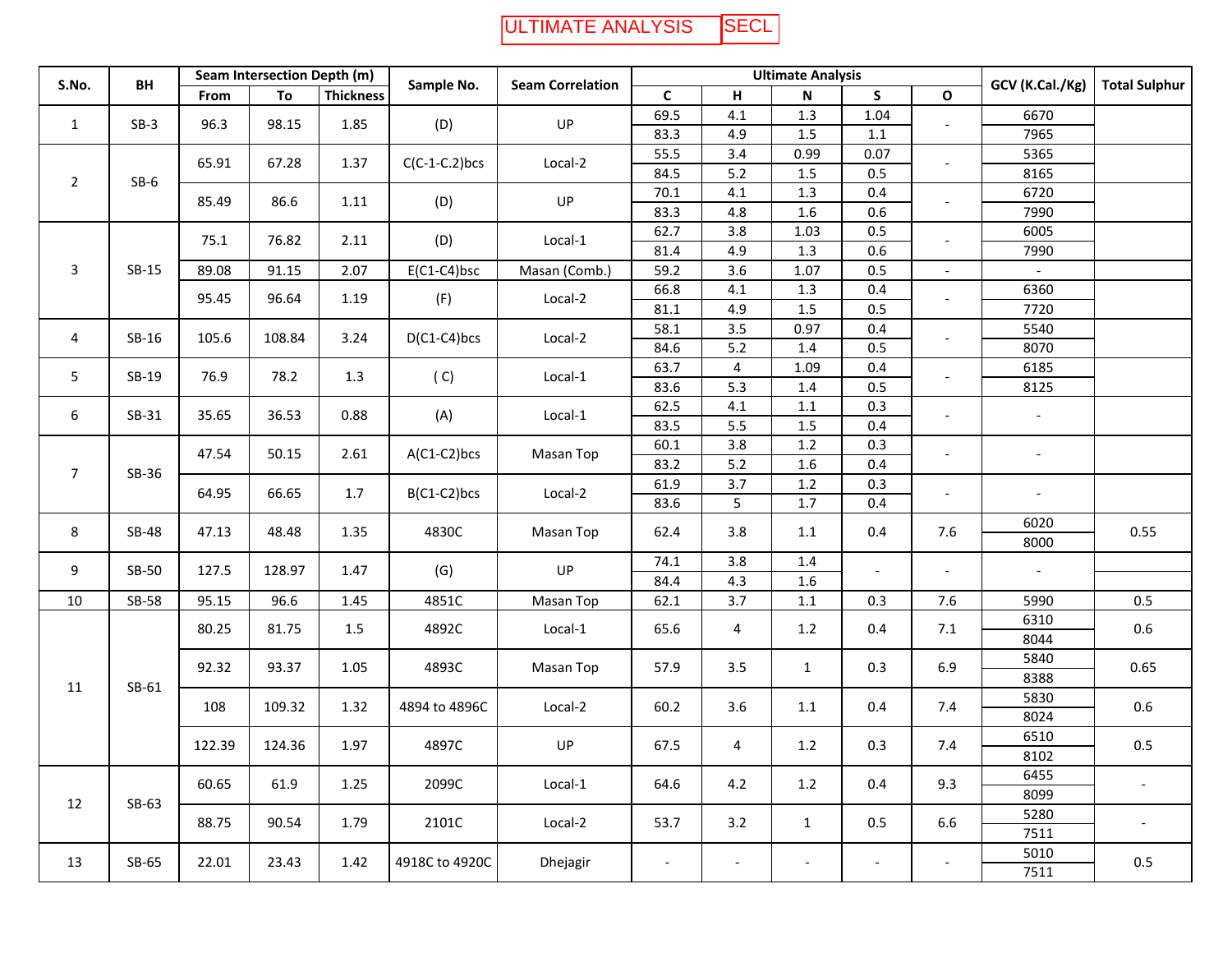| 14             | SB-67         | 99.12 | 100.24 | 1.12 | 6235C          | Local-2                                                                                             | 57                       | 3.5                      | 1.1                      | 0.4                      | 8.9                      | 5620<br>7922             | $\overline{\phantom{a}}$ |
|----------------|---------------|-------|--------|------|----------------|-----------------------------------------------------------------------------------------------------|--------------------------|--------------------------|--------------------------|--------------------------|--------------------------|--------------------------|--------------------------|
| 15             | SB-68         | 88.36 | 89.5   | 1.14 | 6256 to 6258C  | Masan Top                                                                                           | 60.3                     | 3.6                      | 1.1                      | 0.4                      | 6.4                      | 5765<br>8025             | $0.6\,$                  |
| 16             | SB-69         | 37.73 | 38.89  | 1.16 | 6268C          | Masan Top                                                                                           | 59.5                     | 3.5                      | $1.1\,$                  | 0.5                      | $6.2\,$                  | 5665<br>8001             | $\overline{\phantom{a}}$ |
| 17             | $SI-18$       | 38    | 40.5   | 2.5  | 2130 to 2134C  | Masan (comb)                                                                                        | 53.25                    | 3.3                      | $\mathbf{1}$             | 0.6                      | 8                        | 5155<br>7798             | 0.6                      |
| 18             | $SI-24$       | 14.5  | 15.95  | 1.45 | 4682C          | Local-1                                                                                             | 63                       | 3.9                      | 1.2                      | 0.5                      | 8.8                      | 5960<br>7700             | $\overline{\phantom{a}}$ |
|                |               | 36.34 | 37.7   | 1.36 | 4685C          | Local-2                                                                                             | 51                       | 3.7                      | 1.1                      | 0.4                      | 8                        | 5905<br>7957             | $\overline{\phantom{a}}$ |
| 19             | $SI-29$       | 88.41 | 90.23  | 1.82 | 4760C          | Masan (Comb)                                                                                        | 58.2                     | 3.5                      | 1.1                      | 0.3                      | 7.4                      | 5530<br>7841             | $0.6\,$                  |
|                |               | 93    | 94.41  | 1.41 | 4761C          | Local-2                                                                                             | 64.5                     | $\overline{4}$           | 1.2                      | 0.4                      | 9.3                      | 6310<br>7946             | 0.6                      |
| 20             | $SI-31$       | 28.33 | 29.5   | 1.17 | 4762C          | Local-2                                                                                             | 51.7                     | 3.2                      | $\mathbf{1}$             | 0.4                      | 7.5                      | 5040<br>7902             | $\overline{\phantom{a}}$ |
| 21             | $SI-39$       | 49.76 | 51.78  | 2.02 | 4788 to 4790C  | 0.3<br>8.2<br>Masan (comb)<br>55<br>3.4<br>$\mathbf{1}$                                             |                          | 5290<br>7794             | $\overline{\phantom{a}}$ |                          |                          |                          |                          |
| 22             | $SI-45$       | 47.64 | 48.93  | 1.29 | $4810 + 4812C$ | Local-2<br>$\overline{a}$<br>$\blacksquare$<br>$\overline{\phantom{a}}$<br>$\overline{\phantom{a}}$ |                          | 6075<br>7917             | 0.65                     |                          |                          |                          |                          |
| 23             | $SI-48$       | 40.18 | 41.79  | 1.61 | 4817C          | Masan (comb)                                                                                        | 61                       | 3.7                      | 1.1                      | 0.4                      | 7.7                      | 5750<br>7777             | $\overline{\phantom{a}}$ |
|                |               | 45.62 | 46.77  | 1.15 | 4818C          | Local-2                                                                                             | 64.8                     | 4                        | 1.2                      | 0.3                      | 8.8                      | 6445<br>8150             | 0.6                      |
| 24             | $SI-55$       | 32.06 | 32.97  | 0.91 | 6300C          | Local-2                                                                                             | 64.2                     | $\overline{4}$           | $1.2\,$                  | 0.4                      | 10.2                     | 6335                     | $\sim$                   |
| 25             | $SI-57$       | 41.68 | 43     | 1.32 | 6329C          | <b>UPPER PATPAHARI</b>                                                                              | $\overline{\phantom{a}}$ | $\overline{\phantom{a}}$ | $\overline{\phantom{a}}$ | $\overline{\phantom{a}}$ | $\overline{\phantom{a}}$ | 6700<br>8003             | 0.65                     |
| 26             | $SI-64$       | 31.12 | 32.61  | 1.49 | 6349C          |                                                                                                     | 67.5                     | 4.1                      | 1.2                      | 0.5                      | 0.8                      | 6555<br>8070             | 0.7                      |
| 27             | $SI-7$        | 20.5  | 21.7   | 1.2  | B(C1-C2)bcs    | LOCAL-2                                                                                             | 54.9<br>80.1             | 3.1<br>4.6               | $1.1\,$<br>1.7           | 0.3<br>0.4               | $\overline{\phantom{a}}$ | $\overline{\phantom{a}}$ |                          |
|                |               |       |        |      |                | <b>BOREHOLE DRILLED BY G.S.I.</b>                                                                   |                          |                          |                          |                          |                          |                          |                          |
| $\mathbf{1}$   | BSG-2         | 90.5  | 91.44  | 0.94 | (F)            | Masan Top                                                                                           | $\blacksquare$           | $\overline{a}$           | $\overline{\phantom{0}}$ | 0.4                      | $\overline{a}$           | 5650<br>8220             |                          |
|                |               | 34.5  | 36.49  | 1.99 | (B)            | Masan Top                                                                                           | $\overline{\phantom{a}}$ |                          | $\overline{\phantom{a}}$ | $\overline{\phantom{a}}$ | $\overline{\phantom{a}}$ | 5475<br>7810             |                          |
| $\overline{2}$ | <b>BSG-13</b> | 41.8  | 43.02  | 1.22 | (C)            | Local-2                                                                                             | $\overline{\phantom{a}}$ | $\overline{\phantom{a}}$ | $\overline{\phantom{a}}$ | $\overline{\phantom{a}}$ |                          | 6175<br>7755             |                          |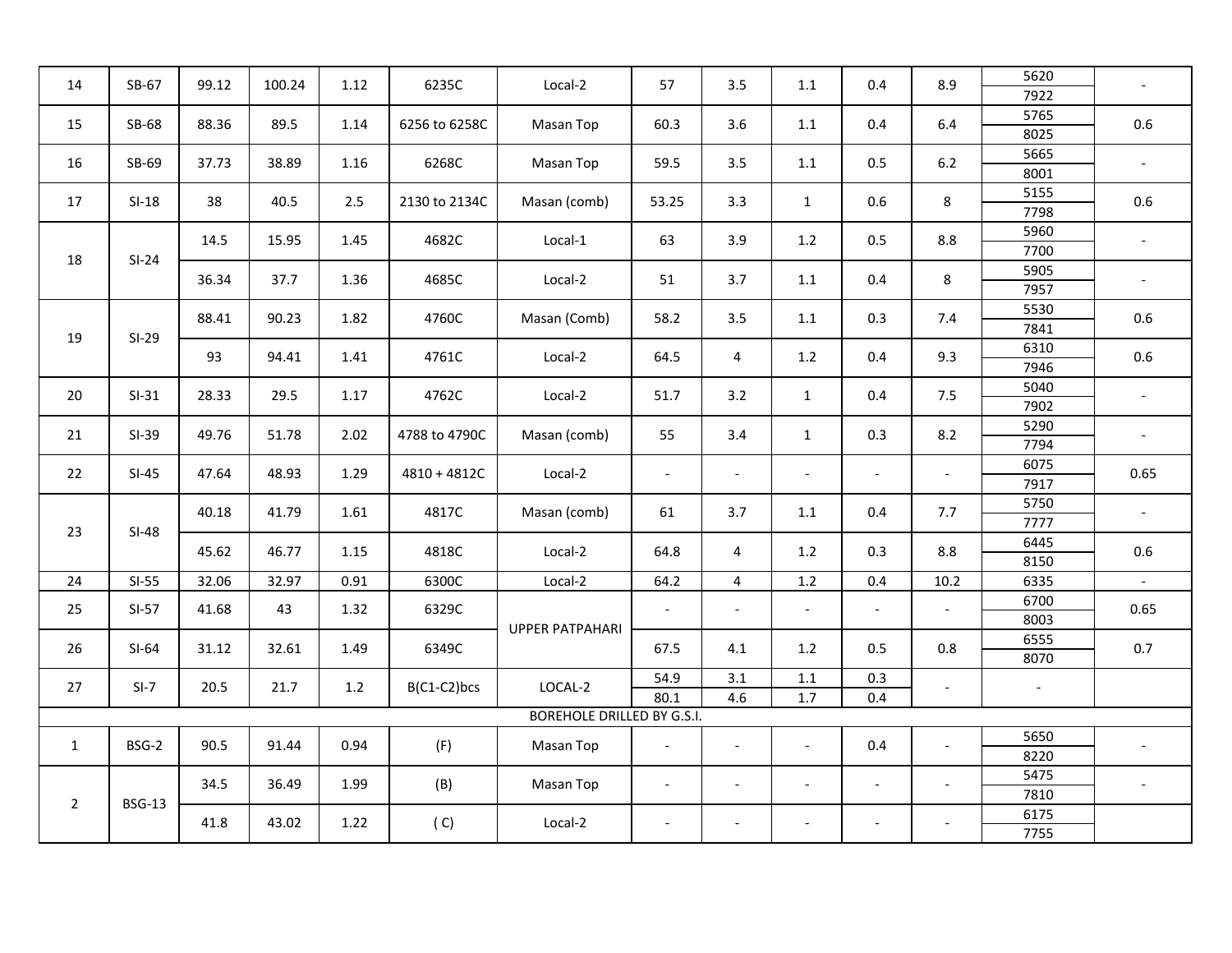| BH No.              | Depth                |        | thickess(m) | Seam correl.     | <b>Band</b> | Sample No.  | SiO2(%) | Al2O3(%) | Fe2CO3(%) | TiO2(%) | P2O5(%) | $SO3(\%)$ | $CaO(\%)$ | $MgO(\%)$ | $MnO(\%)$ | Alkalies (By diff.)(%) |
|---------------------|----------------------|--------|-------------|------------------|-------------|-------------|---------|----------|-----------|---------|---------|-----------|-----------|-----------|-----------|------------------------|
|                     | from                 | to     |             |                  |             |             |         |          |           |         |         |           |           |           |           |                        |
|                     | <b>DHEJAGIR SEAM</b> |        |             |                  |             |             |         |          |           |         |         |           |           |           |           |                        |
| SB-65               | 22.01                | 23.43  | 1.42        | Dhejagir Seam    | In.         | 4918-4920   | 58.18   | 38.96    | 4.52      | 2.14    | 0.01    | 0.78      | 2.06      | 1.95      |           | 1.4                    |
| SB-67               | 19.67                | 20.88  | 1.21        |                  | Ex          | 6217-6218   | 58.08   | 29.06    | 4.04      | 2.18    | 0.01    | 0.9       | 2.58      | 1.65      |           | 1.5                    |
| <b>DCAL-1 SEAM</b>  |                      |        |             |                  |             |             |         |          |           |         |         |           |           |           |           |                        |
| <b>SB-48</b>        | 38                   | 39.23  | 1.23        | $L-1$            | Ex          | 4829C       | 59.72   | 27.34    | 3.66      | 1.9     | 0.01    | 0.8       | 2.83      | 2.6       |           | 1.14                   |
| SB-61               | 80.25                | 81.75  | 1.5         | $L-1$            | Ex          | 4892C       | 58.83   | 28.76    | 4.02      | 2.09    | 0.01    | 0.84      | 2.18      | 1.89      |           | 1.38                   |
|                     | /MASAN (COM.) SEAM   |        |             |                  |             |             |         |          |           |         |         |           |           |           |           |                        |
| <b>SB-48</b>        | 47.13                | 48.48  | 1.35        | <b>MASAN TOP</b> | Ex          | 4830C       | 57.89   | 29.14    | 3.88      | 2.12    | 0.01    | 0.72      | 3.14      | 1.84      | $\sim$    | 1.26                   |
| SB-61               | 92.32                | 93.37  | 1.05        | <b>MASAN TOP</b> | Ex          | 4893C       | 57.78   | 29.14    | 5.72      | 2.2     | 0.01    | 0.76      | 1.68      | 1.27      |           | 1.44                   |
| SB-29               | 88.41                | 90.23  | 1.82        | MASAN (COMB)     | Ex          | 4760C       | 58.16   | 27.3     | 4.82      | 2.14    | 0.01    | 0.82      | 3.28      | 2.01      |           | 1.46                   |
| <b>DCAL-2 SEAM</b>  |                      |        |             |                  |             |             |         |          |           |         |         |           |           |           |           |                        |
| SB-61               | 108                  | 109.32 | 1.32        | Local-2          | Ex          | 4894C-4896C | 57.91   | 29.34    | 4.01      | 1.98    | 0.01    | 0.68      | 2.89      | 1.8       | $\sim$    | 1.38                   |
| SB-65               | 111.31               | 113.06 | 1.75        | Local-2          | Ex          | 4940-4942C  | 56.66   | 29.14    | 5.9       | 2.2     | 0.01    | 0.82      | 2.49      | 1.3       |           | 1.48                   |
| $SI-72$             | 35.03                | 36.35  | 1.32        | Local-2          | Ex          | 4897C       | 58.87   | 30.15    | 5.35      | 1.6     | 0.05    | 0.45      | 0.97      | 0.92      | 0.14      | 1.5                    |
| $SI-29$             | 93                   | 94.41  | 1.41        | Local-2          | Ex          | 3655C-4761C | 59.38   | 27.02    | 4.29      | 2.2     | 0.01    | 0.92      | 2.78      | 2.02      |           | 1.38                   |
| <b>ER PATPAHARI</b> |                      |        |             |                  |             |             |         |          |           |         |         |           |           |           |           |                        |
| SB-61               | 122.39               | 124.36 | 1.97        | UP               | Ex          | 4897C       | 60.16   | 28.3     | 3.9       | 1.95    | 0.01    | 0.88      | 2.43      | 1.15      | $\sim$    | 1.22                   |
| $SI-72$             | 48.51                | 50.27  | 1.76        | UP               | Ex          | 3657C-3660C | 57.65   | 31       | 6.15      | 1.65    | 0.01    | 0.35      | 1.02      | 0.95      | 0.1       | 1.09                   |
| $SI-57$             | 41.68                | 43     | 1.32        | UP               | Ex          | 6329C       | 58.34   | 27.21    | 4.96      | 1.98    | 0.01    | 0.93      | 3.26      | 2.05      |           | 1.26                   |

ASH ANALYSIS SECL